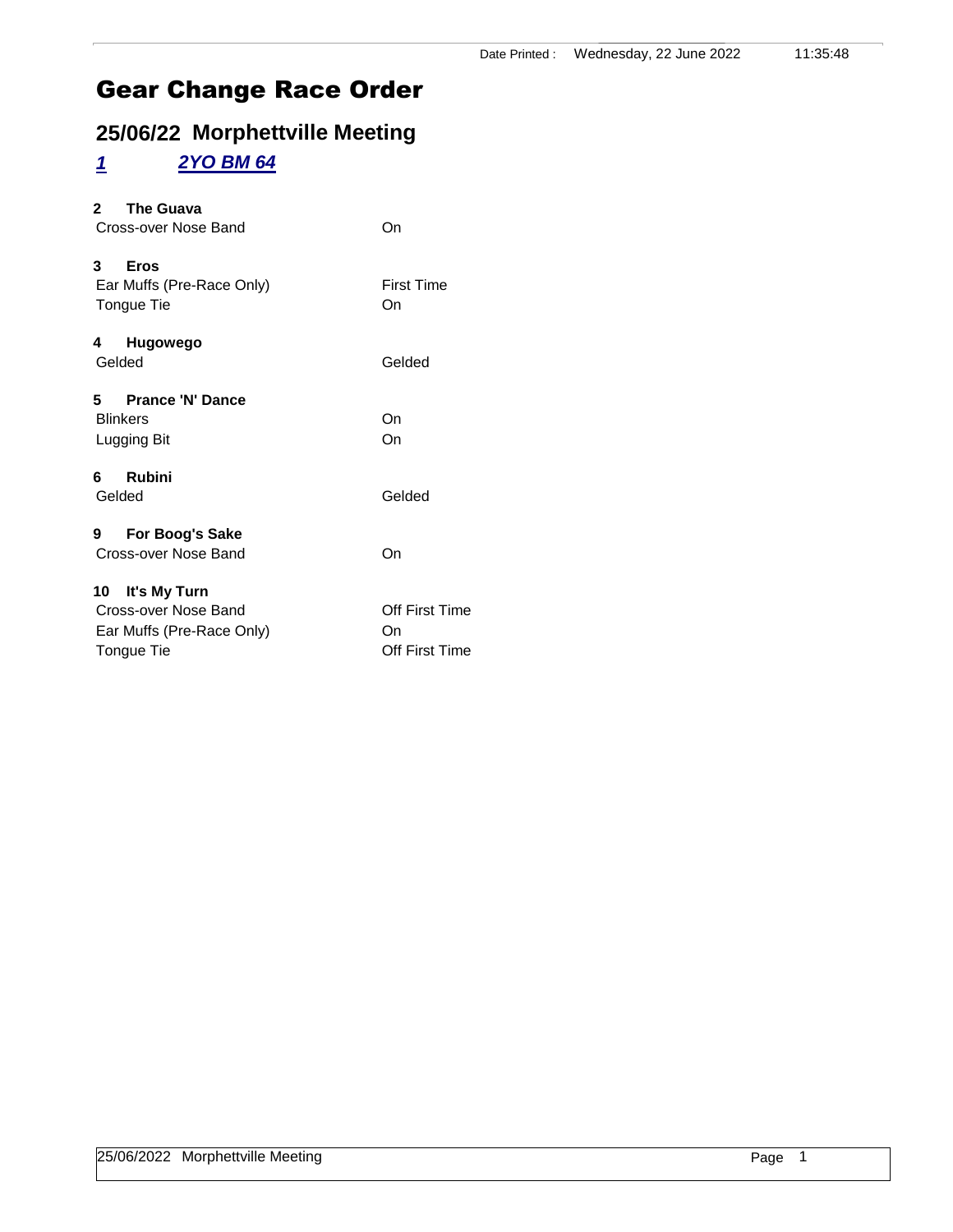### **25/06/22 Morphettville Meeting**

#### *2 BM 64 Hcp*

| 1 Kenyan Wonder                   |                             |
|-----------------------------------|-----------------------------|
| <b>Bit Lifter</b>                 | On                          |
| Ear Muffs (Pre-Race Only)         | On                          |
| <b>Tongue Tie</b>                 | On                          |
| $\mathbf{2}$<br><b>Love Magic</b> |                             |
| <b>Blinkers</b>                   | On                          |
| Lugging Bit                       | On                          |
| Tongue Tie                        | On                          |
| 3<br>Kayseri (NZ)                 |                             |
| <b>Blinkers</b>                   | On                          |
| <b>Go Bundle</b><br>4             |                             |
| <b>Blinkers</b>                   | On                          |
| 5<br><b>Sacred Armour (NZ)</b>    |                             |
| <b>Blinkers</b>                   | On                          |
| Ear Muffs (Pre-Race Only)         | On                          |
| <b>Classy Kenny</b><br>7          |                             |
| <b>Blinkers (Off Side)</b>        | On                          |
| Tongue Tie                        | On                          |
| 8<br>Kong                         |                             |
| Ear Muffs (Pre-Race Only)         | On                          |
| Winkers                           | On                          |
| <b>Night Hussler (NZ)</b><br>9    |                             |
| <b>Blinkers</b>                   | On                          |
| <b>Tongue Tie</b>                 | On                          |
| 10 Sidearm                        |                             |
| <b>Blinkers</b>                   | Again                       |
| Cross-over Nose Band              | On                          |
| Ear Muffs (Pre-Race Only)         | On<br>On                    |
| <b>Tongue Tie</b>                 |                             |
| 11<br><b>Huntley Lady</b>         |                             |
| Lugging Bit<br><b>Tongue Tie</b>  | On<br><b>Off First Time</b> |
|                                   |                             |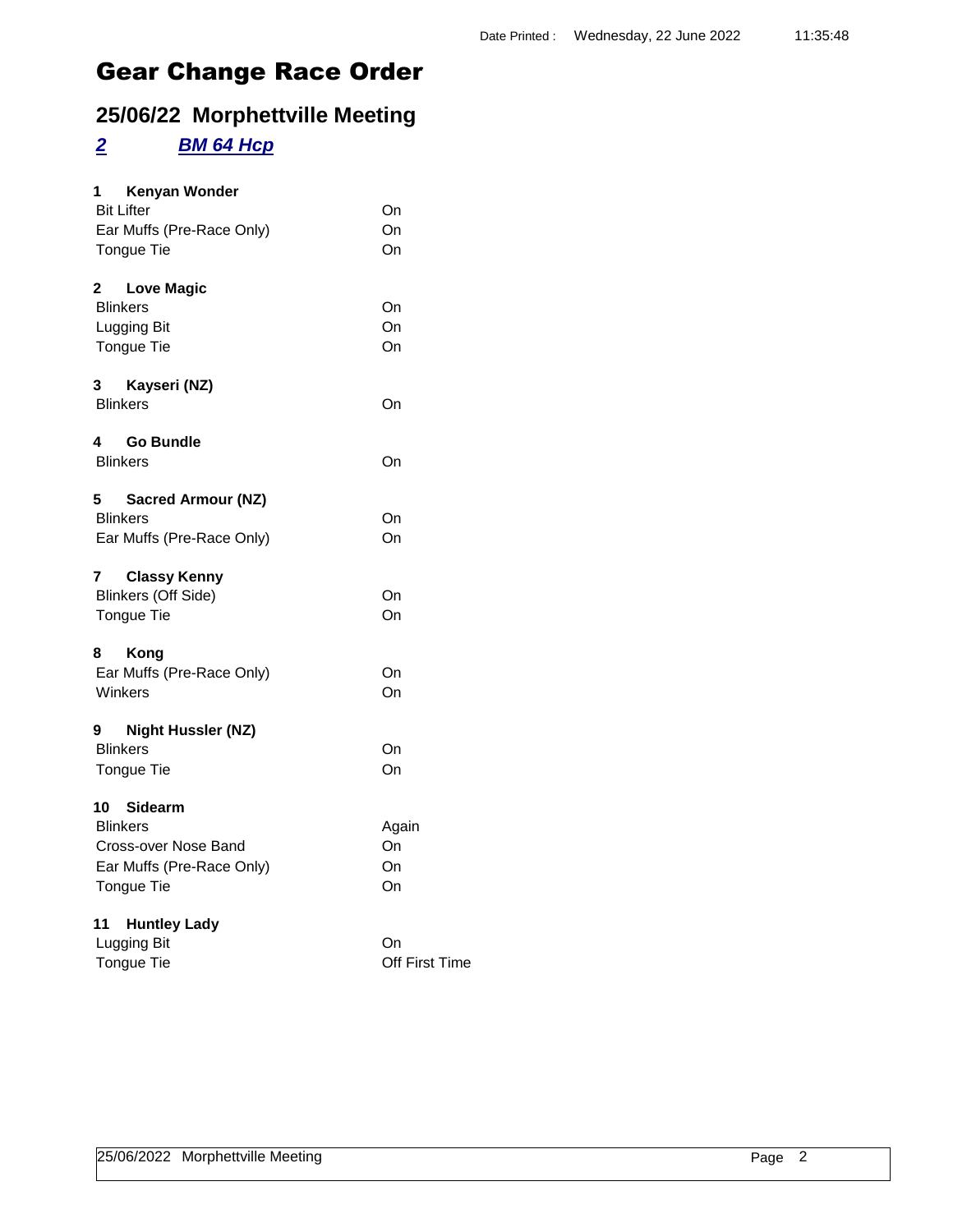### **25/06/22 Morphettville Meeting**

#### *3 BM 78 Hcp*

| <b>One More Try</b><br>1<br>Bandages (Front)<br><b>Blinkers</b>                                   | On<br>Again          |
|---------------------------------------------------------------------------------------------------|----------------------|
| 3<br><b>Brawl</b><br>Tongue Tie                                                                   | On                   |
| 4<br>Lord Bouzeron (NZ)<br><b>Blinkers</b><br>Cheekers                                            | On<br>On             |
| 6 Capricorn Ridge<br>Nose Roll                                                                    | On                   |
| <b>Smiling Assassin</b><br>8<br>Ear Muffs (Pre-Race Only)<br>Tongue Tie<br>Winkers                | On<br>On<br>On       |
| 9<br>Manzala<br><b>Blinkers</b><br>Cross-over Nose Band<br>Ear Muffs (Pre-Race Only)              | On<br>On<br>On       |
| 10<br>Ourkhani<br><b>Bubble Cheeker (Near Side)</b><br><b>Visors</b>                              | On<br>On             |
| 11 Rising Renown (NZ)<br>Cross-over Nose Band<br>Nose Roll                                        | On<br>On             |
| 12 Santelmo Fuego<br><b>Blinkers</b><br>Tongue Tie                                                | On<br>On             |
| 13 Staying Strong<br>Lugging Bit<br>Winkers                                                       | On<br>On             |
| Sawtell (NZ)<br>14<br><b>Blinkers</b><br>Cross-over Nose Band<br>Lugging Bit<br><b>Tongue Tie</b> | On<br>On<br>On<br>On |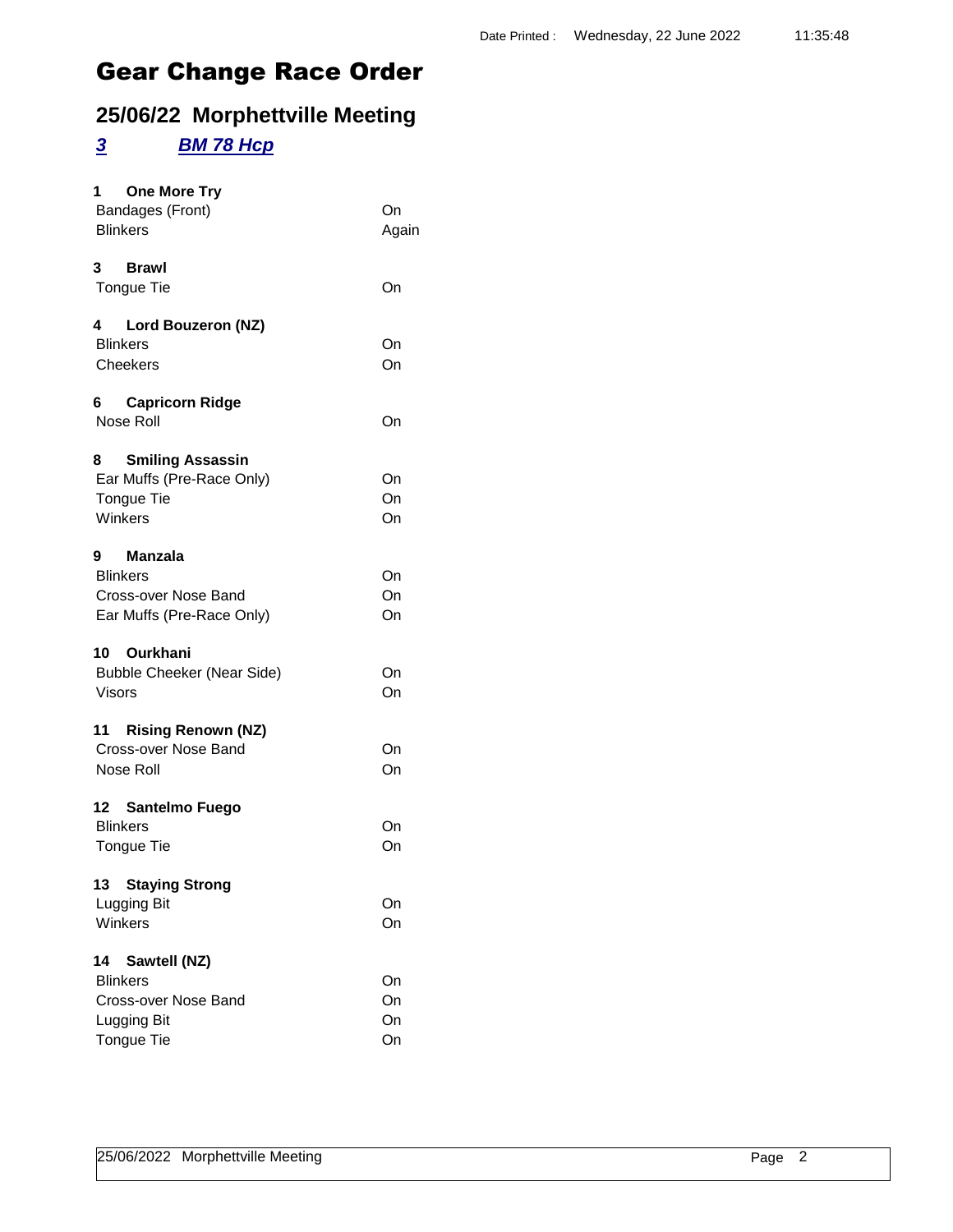### **25/06/22 Morphettville Meeting**

#### *4 3YO BM 68 Hcp*

| 1 Darceandermill                     |          |
|--------------------------------------|----------|
| Nose Roll<br>Tongue Tie              | On<br>On |
| 2 Our Heidi                          |          |
| Tongue Tie                           | On       |
| 3 Run And Tell                       |          |
| Cross-over Nose Band                 | On       |
| 4<br>Knightstown                     |          |
| Ear Muffs (Pre-Race Only)            | On       |
| 6 —<br><b>Star Espresso</b>          |          |
| Ear Muffs (Pre-Race Only)<br>Winkers | On<br>On |
| 7 Verbano                            |          |
| <b>Blinkers</b>                      | On       |
| 8 Dingabledinga<br><b>Blinkers</b>   | On       |
| 10 Chicago Storm                     |          |
| Ear Muffs (Pre-Race Only)            | On       |
| 11 Legless Lady                      |          |
| Ear Muffs (Pre-Race Only)            | On       |
| 12 Sadler's Song                     |          |
| <b>Blinkers</b>                      | On       |
| Cross-over Nose Band                 | On       |
| <b>Tongue Control Bit</b>            | On       |
| 13<br><b>Fast And Flexible</b>       |          |
| <b>Barrier Blanket</b>               | On       |
| <b>Blinkers</b>                      | On       |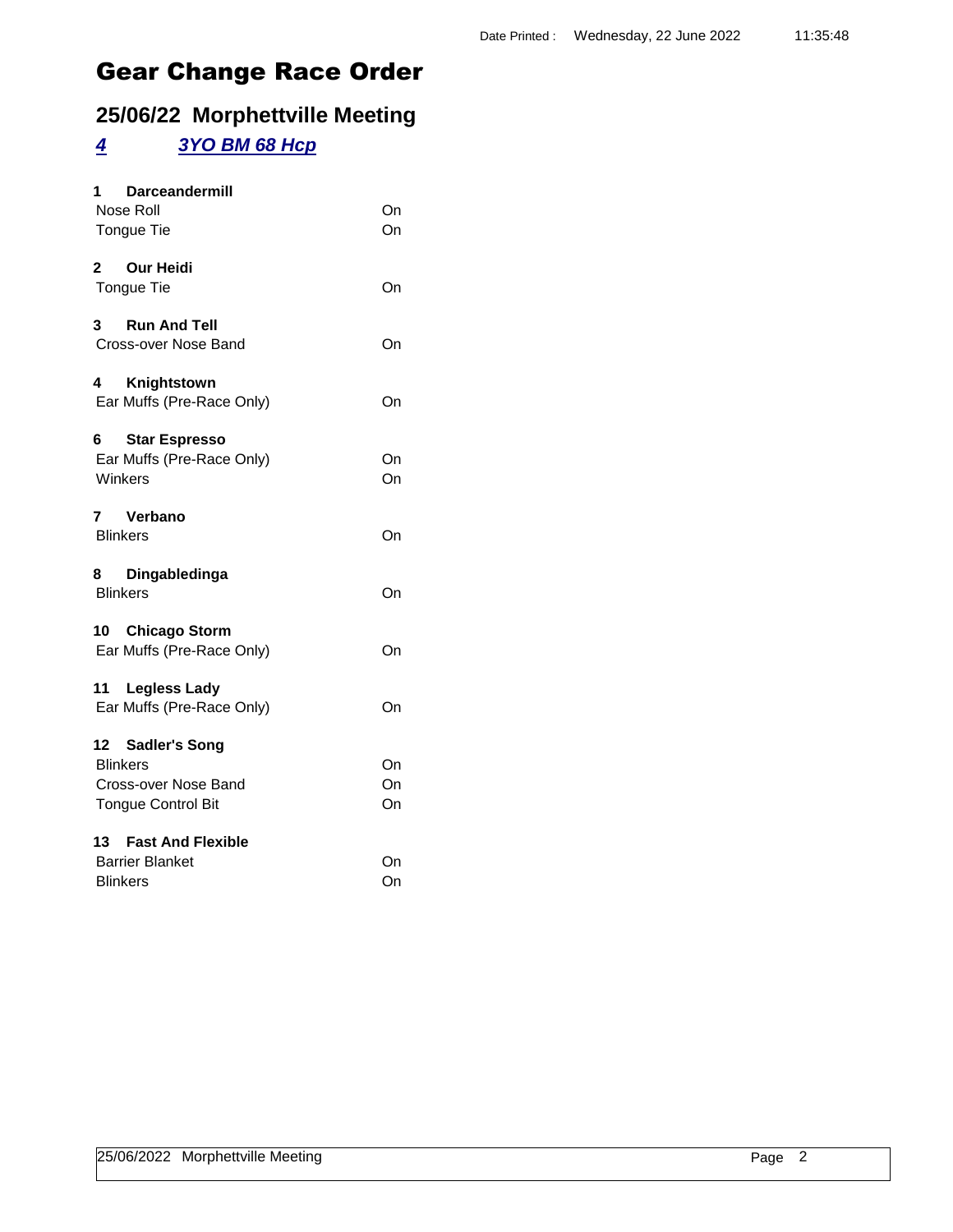### **25/06/22 Morphettville Meeting**

#### *5 BM 60 Hcp*

| 1 Danish Fortune<br>Ear Muffs (Pre-Race Only)<br><b>Standard Bit</b><br>Tongue Tie<br>Winkers | On<br><b>First Time</b><br>On<br>On |
|-----------------------------------------------------------------------------------------------|-------------------------------------|
| 2 Another Rally (NZ)<br><b>Blinkers</b>                                                       | On                                  |
| 3 El Cordobes<br>Tongue Tie                                                                   | On                                  |
| 4 Freedom Escape<br><b>Blinkers</b>                                                           | On                                  |
| 5 Fox D'or<br>Ear Muffs (Pre-Race Only)                                                       | On                                  |
| Lomax<br><b>Blinkers</b><br>Ear Muffs (Pre-Race Only)                                         | On<br>On                            |
| 7<br><b>Mavette</b><br><b>Blinkers</b>                                                        | On                                  |
| 8 Six Foot Song<br>Ear Muffs (Pre-Race Only)<br><b>Visors</b>                                 | On<br>On                            |
| 9 Moscow Mule<br><b>Blinkers</b>                                                              | On                                  |
| 10 Sunny Green<br><b>Blinkers</b><br><b>Tongue Tie</b><br>11 En Francais                      | On<br>On                            |
| <b>Standard Bit</b>                                                                           | On                                  |
| 13 Chromatica (NZ)<br>Ear Muffs (Pre-Race Only)<br>Nose Roll<br><b>Tongue Tie</b>             | On<br>On<br>On                      |
| <b>Chelimo</b><br>14<br>Cross-over Nose Band<br>Ear Muffs<br>Lugging Bit                      | On<br>On<br>On                      |

#### **15 Superior Sam (NZ)**

| 25/06/2022 Morphettville Meeting | Page 2 |  |
|----------------------------------|--------|--|
|                                  |        |  |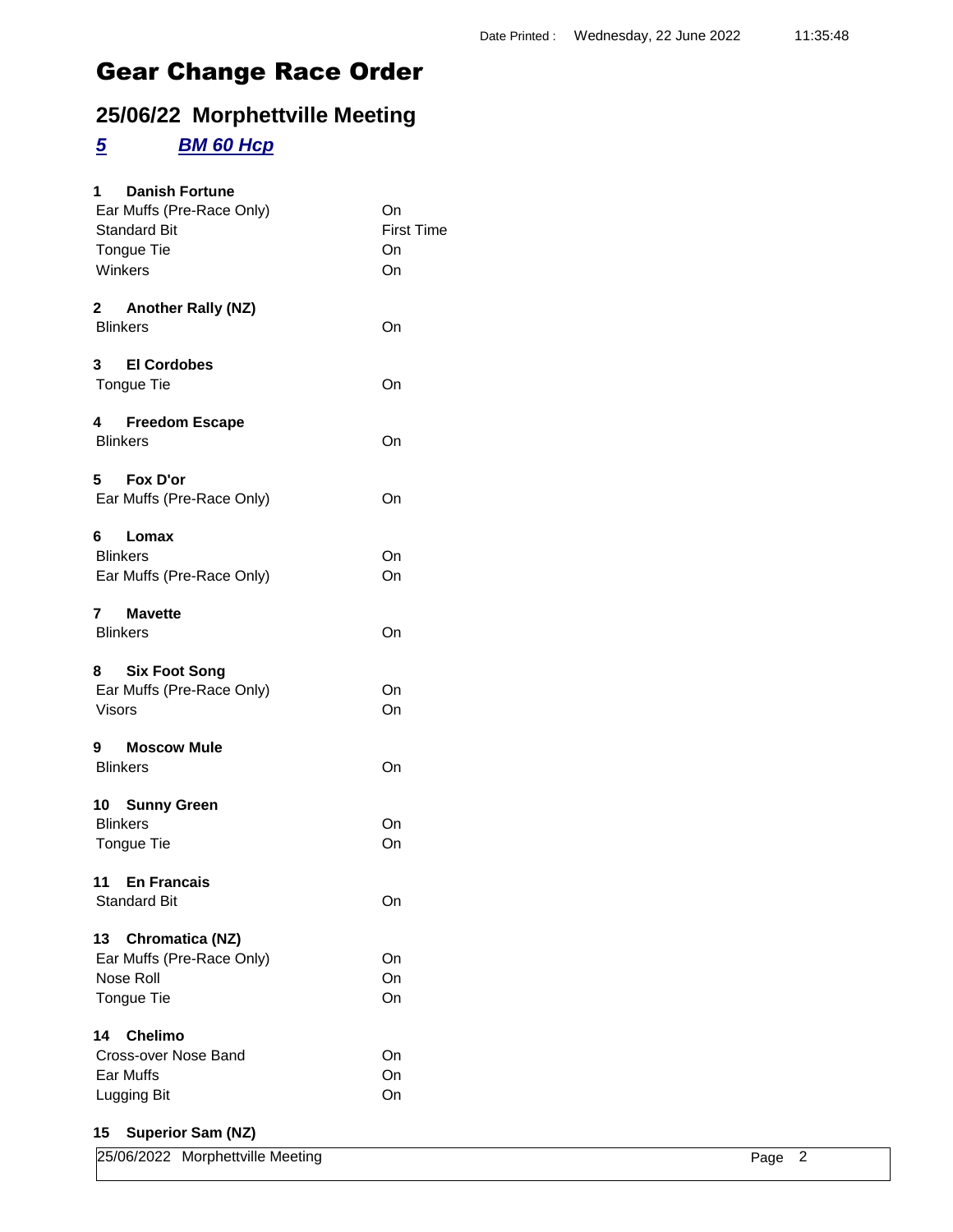### **25/06/22 Morphettville Meeting**

Blinkers First Time

**16 Garrire** Blinkers On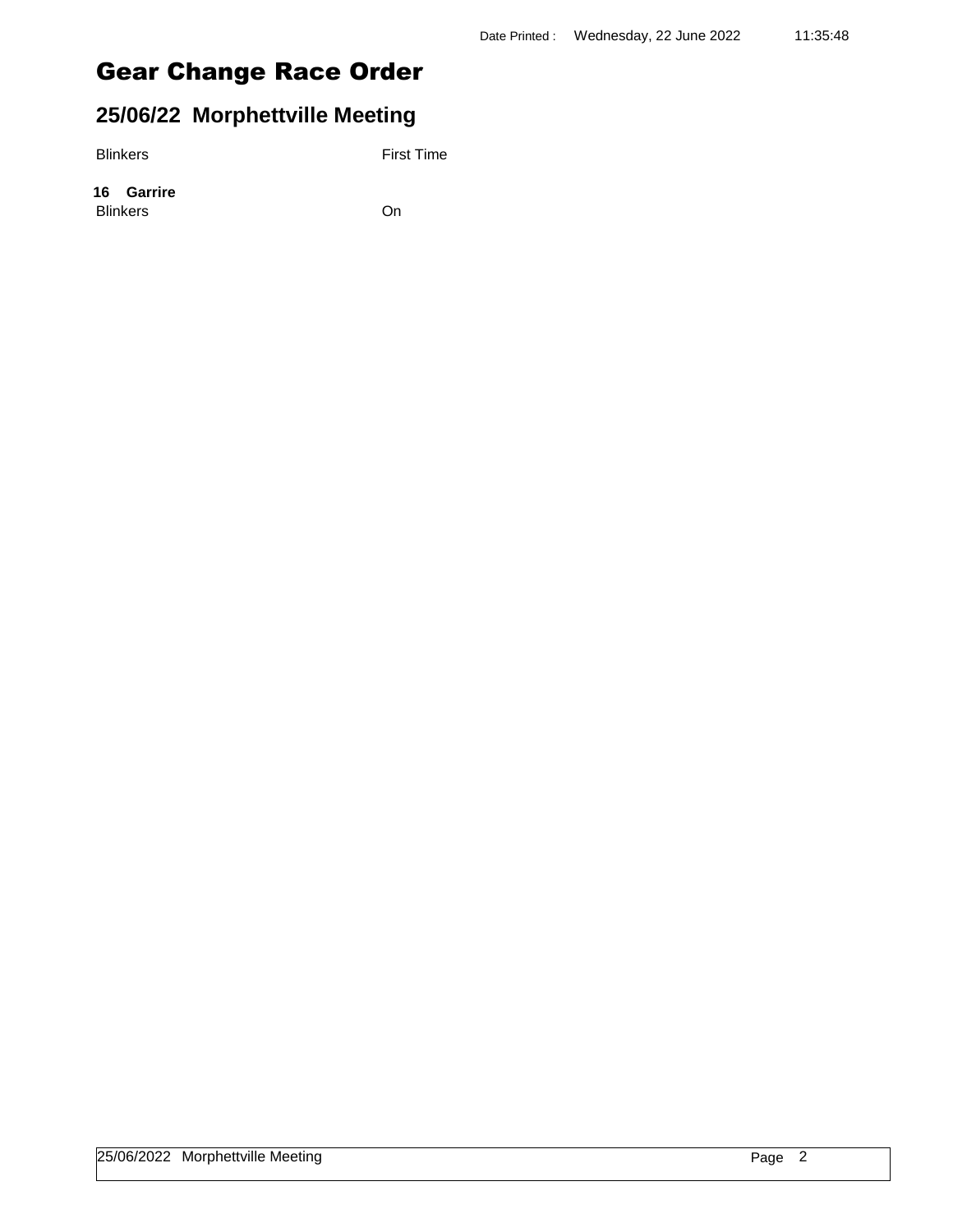### **25/06/22 Morphettville Meeting**

#### *6 BM 86 Hcp*

| 1 Outlaws Revenge<br><b>Ear Muffs</b>                                                             | On                |
|---------------------------------------------------------------------------------------------------|-------------------|
| $\mathbf{2}^-$<br><b>Midnight Storm</b><br>Ear Muffs (Pre-Race Only)<br>Lugging Bit               | On<br>On          |
| 3<br><b>Exeter</b><br>Cross-over Nose Band<br>Lugging Bit<br>Winkers                              | On<br>On<br>On    |
| 4 Extra Time<br><b>Blinkers</b><br>Cross-over Nose Band                                           | On<br>On          |
| <b>Extreme Thrill</b><br>6<br><b>Blinkers</b><br><b>Tongue Tie</b>                                | On<br>On          |
| $\mathbf{7}$<br><b>Solar Gale</b><br>Cheekers<br>Lugging Bit<br><b>Tongue Tie</b>                 | On<br>On<br>On    |
| 8<br>Aiguilette<br><b>Blinkers</b><br><b>Tongue Tie</b>                                           | On<br>On          |
| <b>Extra Mile</b><br>9<br><b>Norton Bit</b><br><b>Tongue Tie</b>                                  | On<br>On          |
| 10 Munster (NZ)<br>Ear Muffs (Pre-Race Only)<br>Tongue Tie                                        | On<br>On          |
| 11<br><b>Hankstar</b><br>Bandages (Off Fore)<br>Cross-over Nose Band<br><b>Tongue Control Bit</b> | Again<br>On<br>On |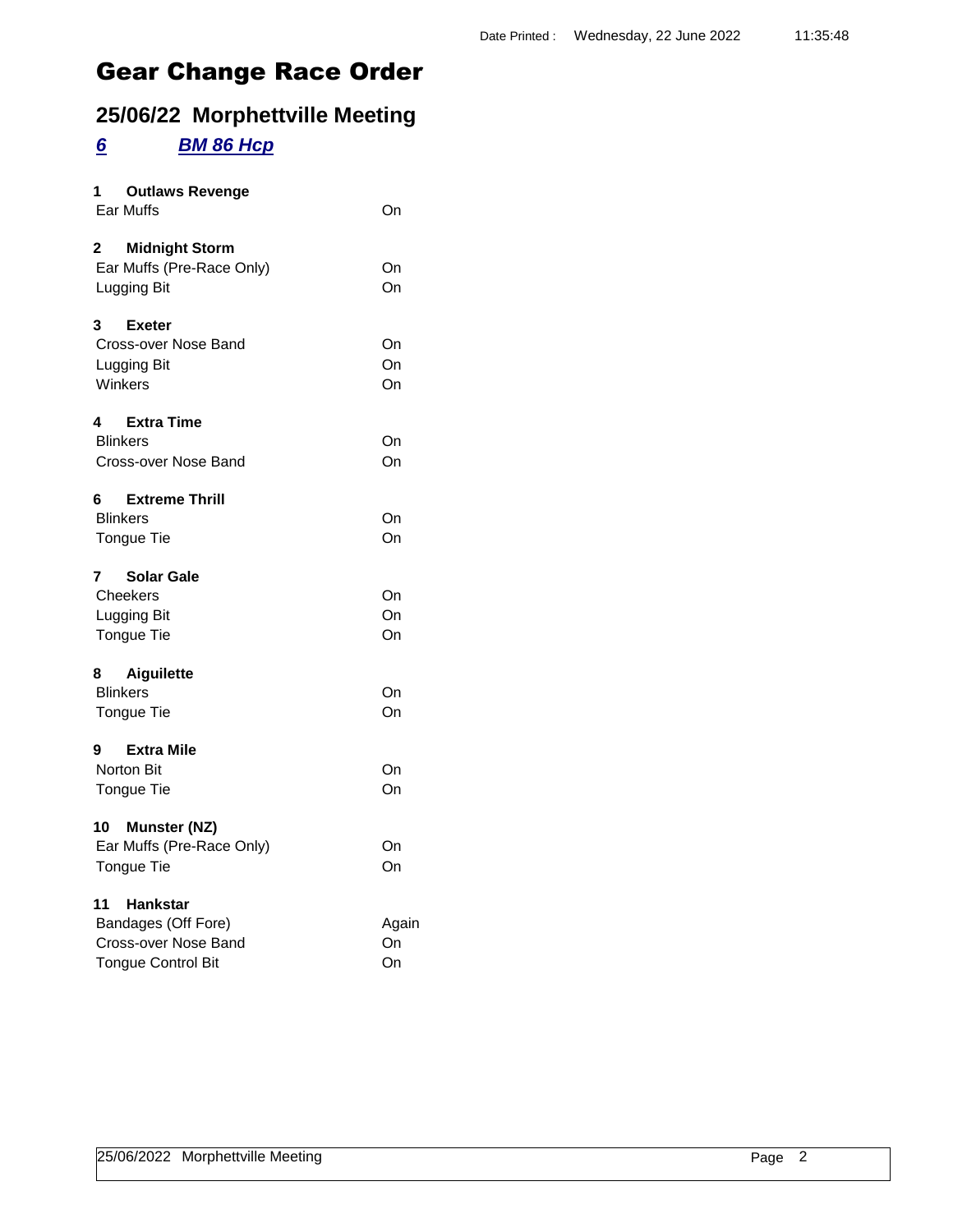### **25/06/22 Morphettville Meeting**

#### *7 BM 80 Hcp*

| 1<br>Countofmontecristo (NZ)<br><b>Tongue Control Bit</b>                                                | On                                        |
|----------------------------------------------------------------------------------------------------------|-------------------------------------------|
| 2<br>Jaguary (NZ)<br>Ear Muffs (Pre-Race Only)                                                           | On                                        |
| <b>Left Hand Man</b><br>3.<br>Tongue Tie                                                                 | On                                        |
| <b>Noname Lane</b><br>4<br>Cross-over Nose Band<br>Ear Muffs (Pre-Race Only)<br>Tongue Tie               | On<br>On<br>On                            |
| <b>Lake's Folly</b><br>6.<br>Cheekers<br>Winkers                                                         | On<br>On                                  |
| Eagles Crag (IRE)<br>8<br><b>Blinkers</b><br>Ear Muffs (Pre-Race Only)<br>Winkers                        | <b>First Time</b><br>On<br>Off First Time |
| 9<br>Kissinger (NZ)<br><b>Blinkers</b><br><b>Bubble Cheeker (Near Side)</b><br>Ear Muffs (Pre-Race Only) | On<br>On<br>On                            |
| 10 Petruchio (IRE)<br>Cross-over Nose Band<br>Tongue Tie<br>Winkers                                      | On<br>On<br>On                            |
| 11 Cafe Tortoni<br>Ear Muffs (Pre-Race Only)<br>Winkers                                                  | On<br>Off First Time                      |
| <b>France's Boy</b><br>12<br><b>Blinkers</b><br><b>Tail Chain</b>                                        | On<br>On                                  |
| 13<br><b>Hypercane</b><br><b>Blinkers</b>                                                                | On                                        |
| Unlaced (NZ)<br>14<br><b>Blinkers</b><br>Ear Muffs (Pre-Race Only)                                       | On<br>On                                  |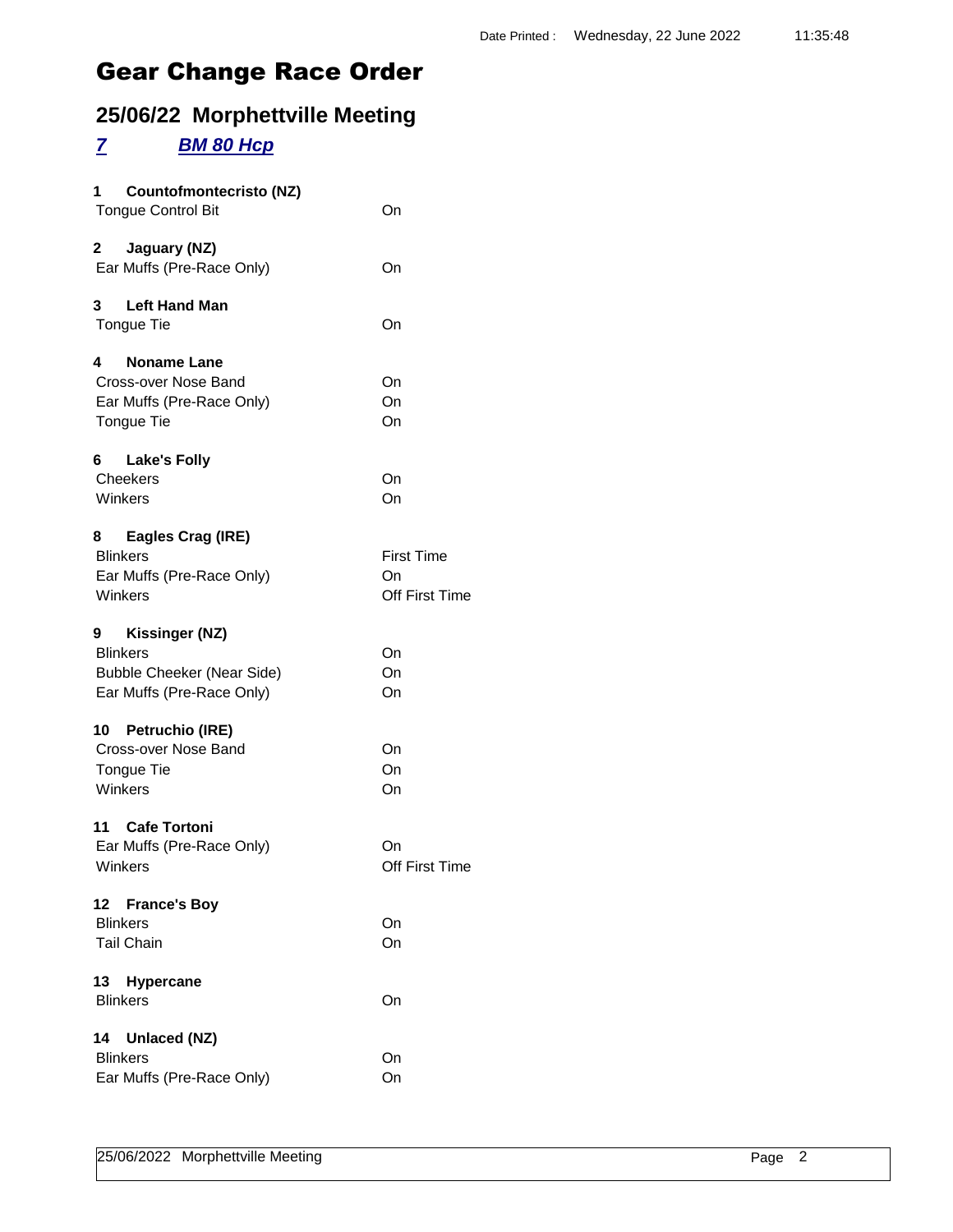### **25/06/22 Morphettville Meeting**

#### *8 BM 68 Hcp*

| 1 Fighting Mclaren<br>Ear Muffs (Pre-Race Only)<br>Nose Roll                                | On<br>On                               |
|---------------------------------------------------------------------------------------------|----------------------------------------|
| Diesel 'N' Dust<br>$\mathbf{2}$<br>Tongue Tie                                               | Again                                  |
| 4<br><b>Litchfield County</b><br>Cross-over Nose Band<br>Ear Muffs (Pre-Race Only)          | <b>First Time</b><br><b>First Time</b> |
| 5<br><b>Aston Rapova</b><br>Cross-over Nose Band<br>Tongue Tie                              | On<br>On                               |
| <b>Snipillicious</b><br>6<br>Tongue Tie                                                     | <b>Off First Time</b>                  |
| 8<br>Wotuwant<br><b>Blinkers</b><br>Ear Muffs (Pre-Race Only)                               | Again<br>On                            |
| 9<br><b>Daunting Magic</b><br>Ear Muffs (Pre-Race Only)<br>Tongue Tie                       | On<br>On                               |
| 11 Grand Host<br><b>Blinkers</b>                                                            | On                                     |
| 12 Chosen Blonde<br>Ear Muffs<br>Tongue Tie                                                 | On<br>On                               |
| 13 Lamoree<br>Ear Muffs (Pre-Race Only)<br>Lugging Bit                                      | On<br>On                               |
| 15 Zarace<br>Bar Plates (Front)<br>Cross-over Nose Band<br>Lugging Bit<br><b>Tongue Tie</b> | On<br>On<br>On<br>On                   |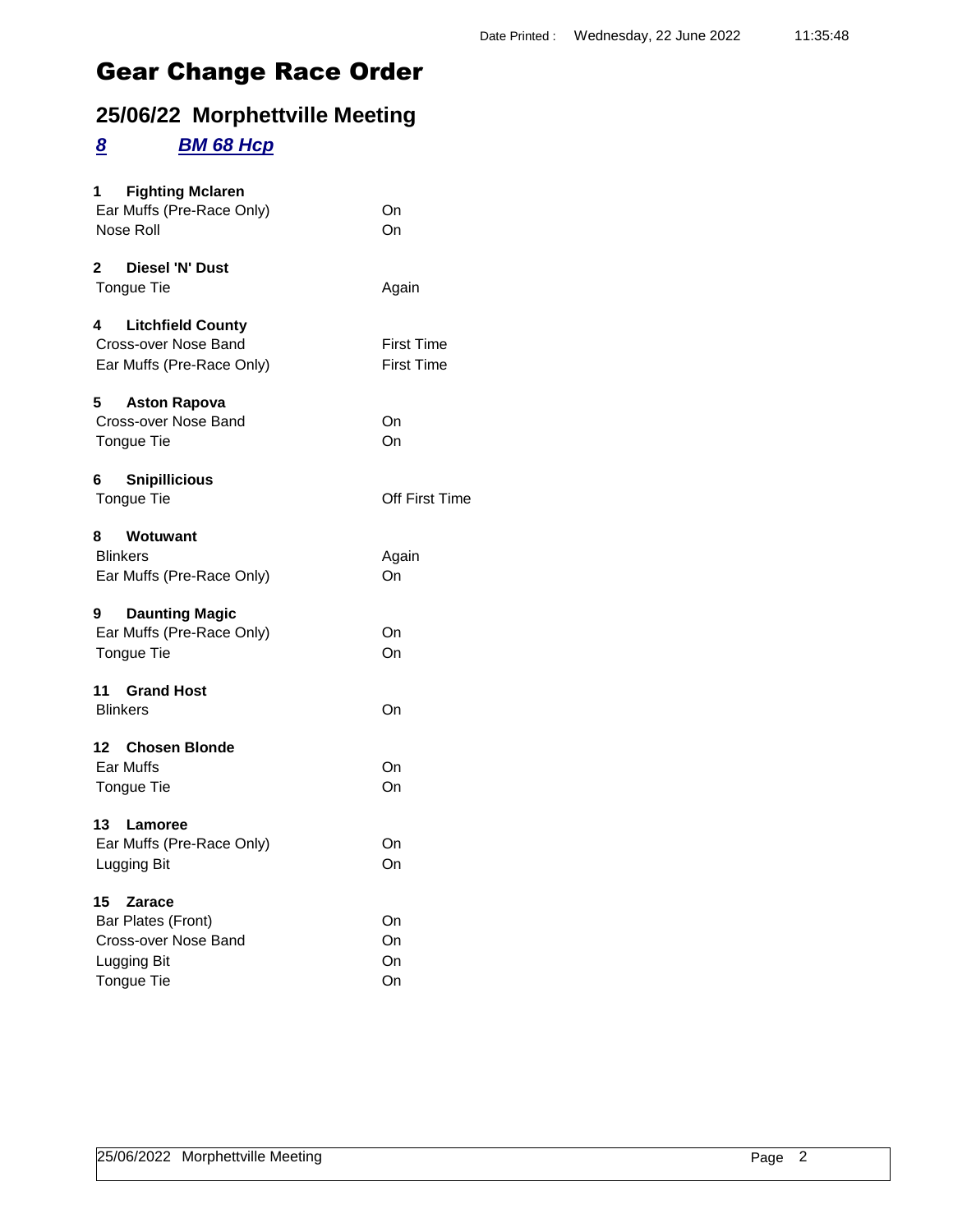## **25/06/22 Morphettville Meeting**

#### *9 BM 68 Hcp*

| 1             | Yabadabadoo (NZ)                 |                   |        |
|---------------|----------------------------------|-------------------|--------|
|               | Tongue Tie                       | On                |        |
| 3             | <b>Rolls</b>                     |                   |        |
|               | <b>Blinkers</b>                  | On                |        |
|               | Cross-over Nose Band             | On                |        |
| 4             | <b>Alsvior</b>                   |                   |        |
|               | <b>Barrier Blanket</b>           | On                |        |
|               | Tongue Tie                       | On                |        |
|               | Winkers                          | On                |        |
|               | 5 Platform (NZ)                  |                   |        |
|               | Winkers                          | <b>First Time</b> |        |
| 6             | Cashin' Chex (NZ)                |                   |        |
|               | Cross-over Nose Band             | On                |        |
|               | Ear Muffs (Pre-Race Only)        | On                |        |
| 8             | Lorenzetti                       |                   |        |
|               | Bandages (Front)                 | On                |        |
| 9             | <b>Trumpsta</b>                  |                   |        |
|               | <b>Blinkers</b>                  | On                |        |
|               | Tongue Tie                       | On                |        |
|               | 10 Bolt By                       |                   |        |
|               | <b>Blinkers</b>                  | On                |        |
|               | 11 Rapid Raiser                  |                   |        |
|               | <b>Blinkers</b>                  | On                |        |
|               | Cross-over Nose Band             | On                |        |
|               | Lugging Bit                      | On                |        |
|               | 13 Prince Of Fences              |                   |        |
|               | <b>Blinkers</b>                  | On                |        |
|               | Cheekers                         | On                |        |
|               | Tongue Tie                       | On                |        |
| 14            | <b>All Hard Wood</b>             |                   |        |
|               | Norton Bit                       | On                |        |
| 15            | <b>Silent Don</b>                |                   |        |
|               | <b>Blinkers</b>                  | On                |        |
|               | Cross-over Nose Band             | On                |        |
|               | Ear Muffs (Pre-Race Only)        | On                |        |
|               | Tongue Tie                       | On                |        |
| 16            | Nicajon                          |                   |        |
| <b>Visors</b> |                                  | On                |        |
|               | 25/06/2022 Morphettville Meeting |                   | Page 2 |